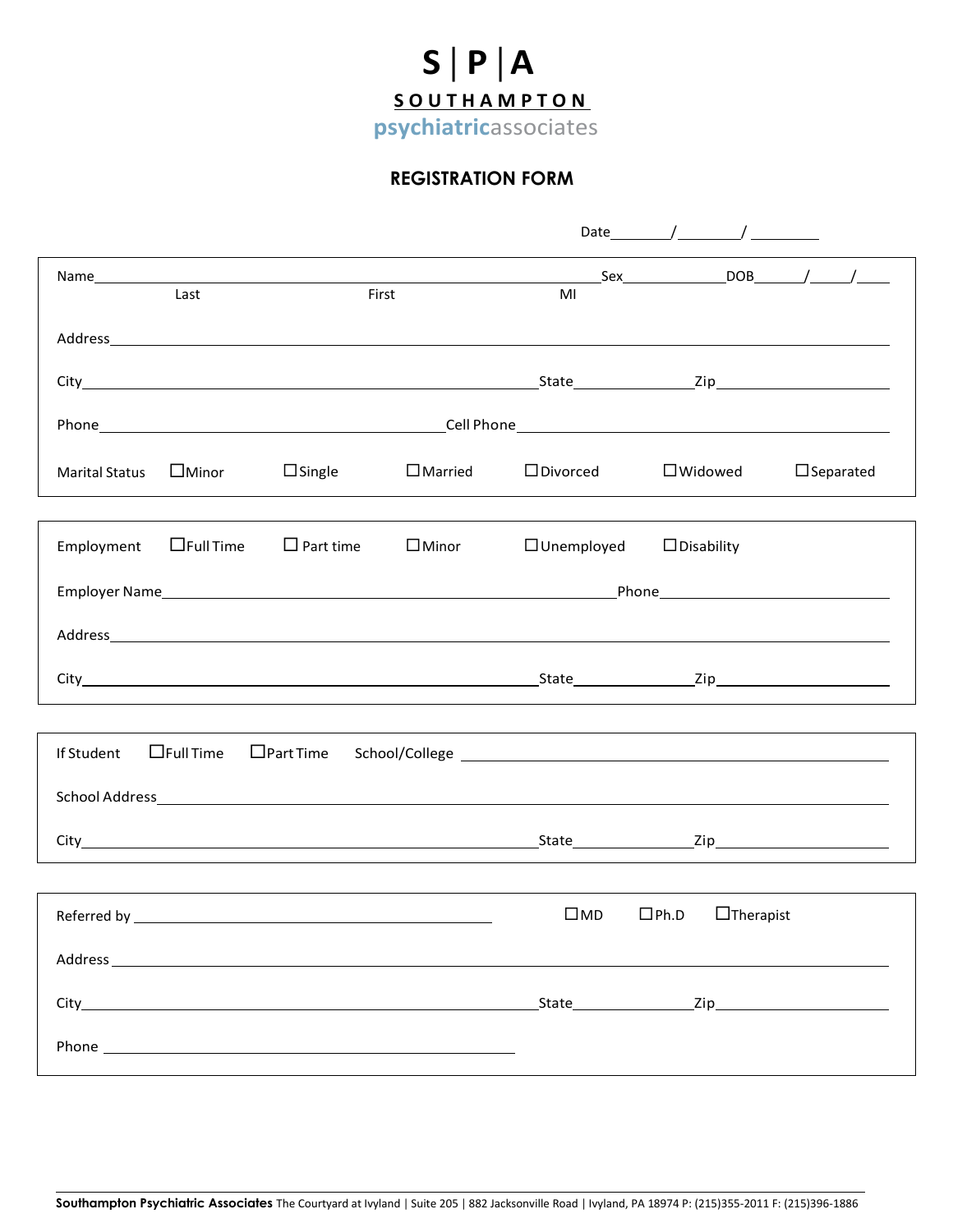| Primary Insurance Information - must be complete in order to bill insurance           |  |
|---------------------------------------------------------------------------------------|--|
|                                                                                       |  |
|                                                                                       |  |
|                                                                                       |  |
|                                                                                       |  |
|                                                                                       |  |
| Secondary Insurance Info, if applicable - must be complete in order to bill insurance |  |
|                                                                                       |  |
|                                                                                       |  |
|                                                                                       |  |
|                                                                                       |  |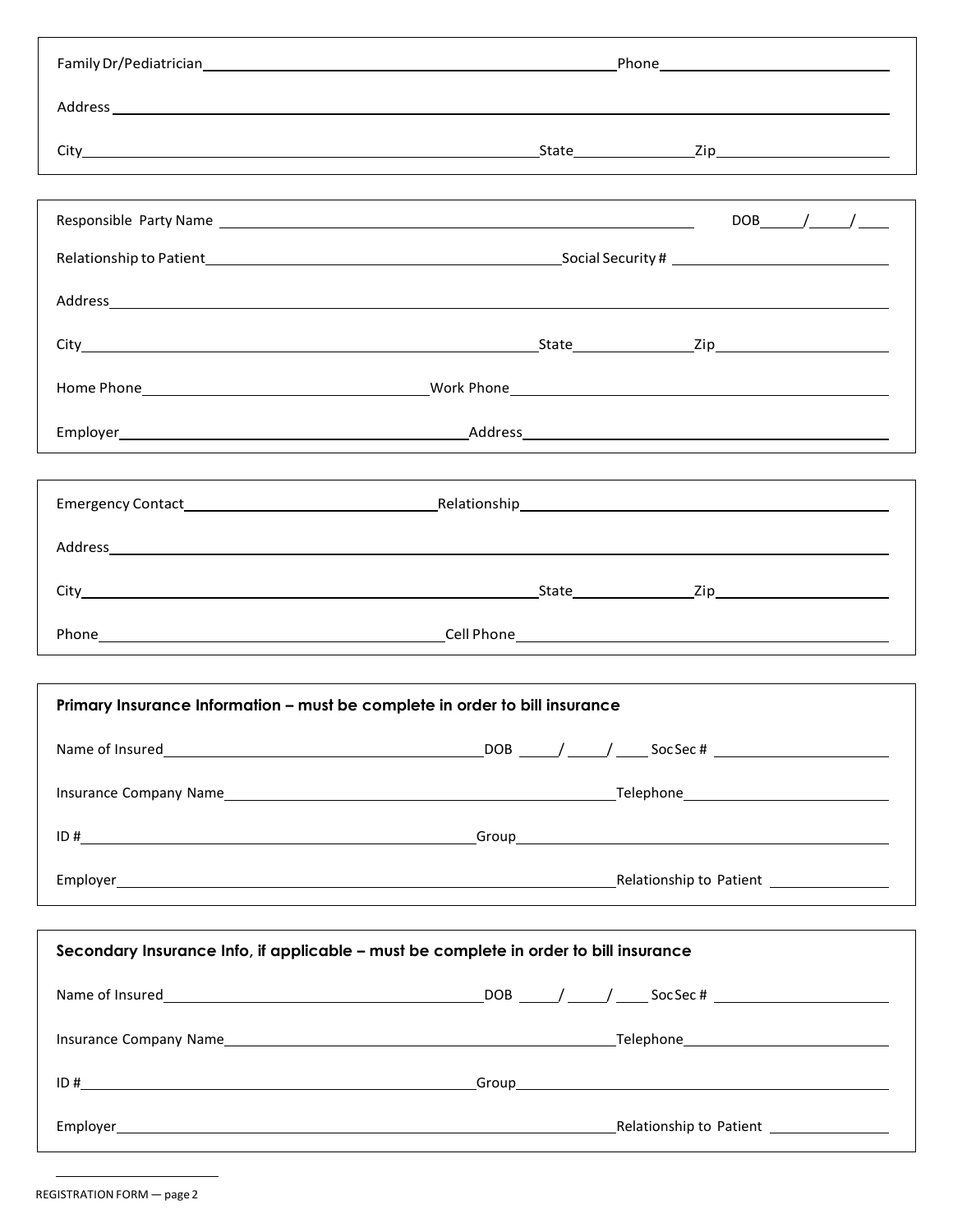| Prescription Drug Coverage – must be complete in order to obtain prior authorization or pre certification                                                                                                                                          |  |  |
|----------------------------------------------------------------------------------------------------------------------------------------------------------------------------------------------------------------------------------------------------|--|--|
|                                                                                                                                                                                                                                                    |  |  |
|                                                                                                                                                                                                                                                    |  |  |
|                                                                                                                                                                                                                                                    |  |  |
| If Patient is under 18, please complete the following if applicable                                                                                                                                                                                |  |  |
| Noncustodial parent information                                                                                                                                                                                                                    |  |  |
| Name and the contract of the contract of the contract of the contract of the contract of the contract of the contract of the contract of the contract of the contract of the contract of the contract of the contract of the c                     |  |  |
|                                                                                                                                                                                                                                                    |  |  |
|                                                                                                                                                                                                                                                    |  |  |
|                                                                                                                                                                                                                                                    |  |  |
|                                                                                                                                                                                                                                                    |  |  |
| The following statements MUST be signed by ALL patients, age 14 and over. If patient is under 14, parent must sign                                                                                                                                 |  |  |
| My signature below indicates that I have read and understood the office policies of Southampton Psychiatric Associates. I also<br>understand that failure to pay for any services rendered not covered by my insurance can result in legal action. |  |  |
|                                                                                                                                                                                                                                                    |  |  |
| I give my consent to Southampton Pyschiatric Associates to evaluate and/or treat myself.                                                                                                                                                           |  |  |
|                                                                                                                                                                                                                                                    |  |  |
| I give my my consent to Southampton Psychiatric Associates to evaluate and/or treat my child under the age of 14.                                                                                                                                  |  |  |
| Signature Date Date Date Development Contract Contract Contract Contract Contract Contract Contract Contract Contract Contract Contract Contract Contract Contract Contract Contract Contract Contract Contract Contract Contr                     |  |  |
|                                                                                                                                                                                                                                                    |  |  |
| The following statements must be signed by patients aged 14 and over, in order for Southampton Psychiatric Associates<br>to bill any insurance. If patient is under 14, parent must sign                                                           |  |  |
| Release of Information I authorize the release of any medical or other information necessary to process any insurance claims. I<br>also request payment of benefits either to myself or to the party who accepts assignment.                       |  |  |
|                                                                                                                                                                                                                                                    |  |  |
| I authorize payment of medical benefits to the undersigned physician or supplier of services described.                                                                                                                                            |  |  |
|                                                                                                                                                                                                                                                    |  |  |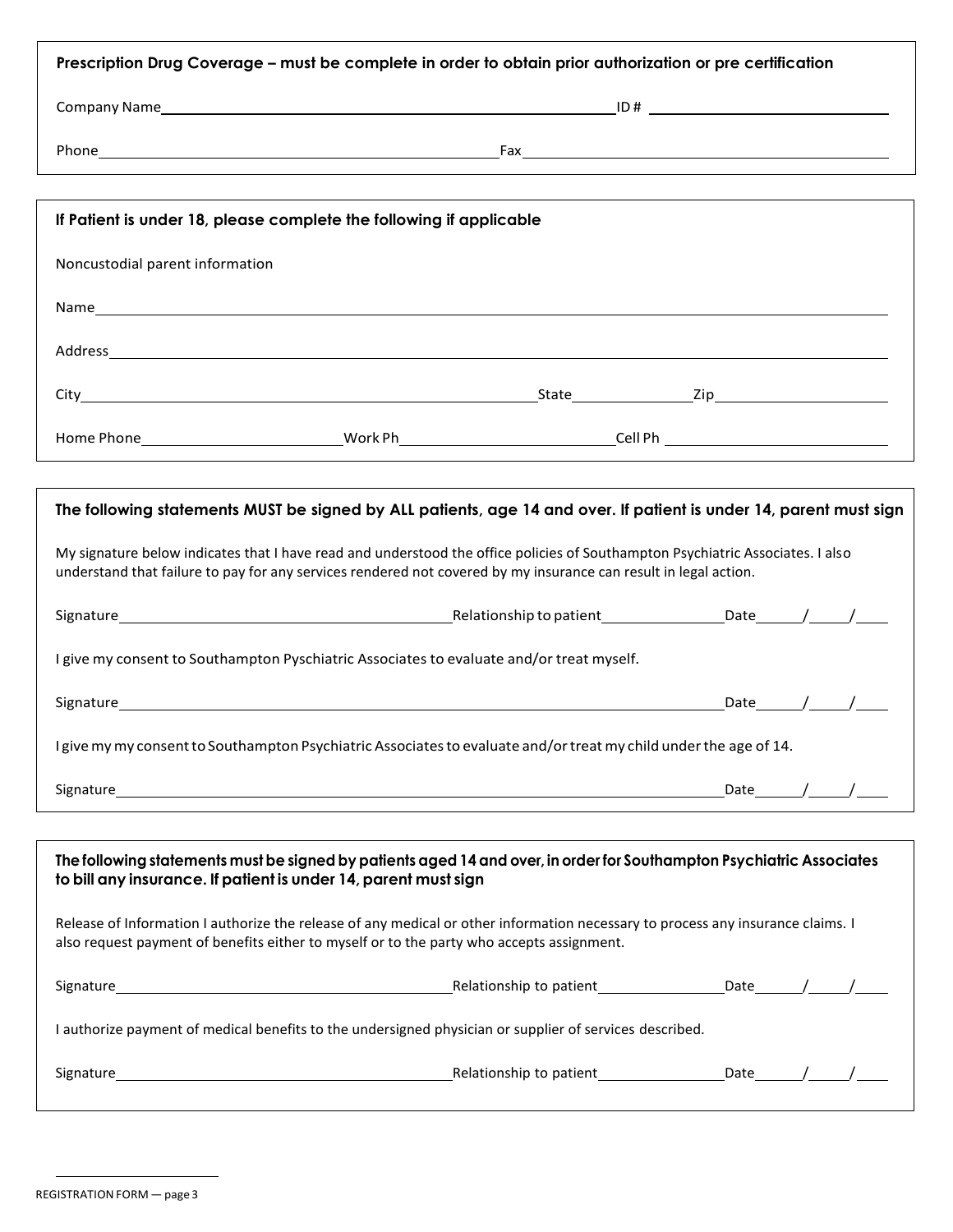| FOR PERSONAL CHOICE PATIENTS ONLY (please indicate one)<br>$\Box$ I do / $\Box$ do not<br>wish for my primary care physician to be informed periodically of my treatment at Southampton Psychiatric Associates.                      |                                                                                                                                                                                                                               |  |  |  |  |
|--------------------------------------------------------------------------------------------------------------------------------------------------------------------------------------------------------------------------------------|-------------------------------------------------------------------------------------------------------------------------------------------------------------------------------------------------------------------------------|--|--|--|--|
|                                                                                                                                                                                                                                      | Signature Date Device Data Communications Authority Contract Data Communications Authority Contract Data Communications Authority Communications and Data Communications Authority Communications and Data Communications and |  |  |  |  |
|                                                                                                                                                                                                                                      |                                                                                                                                                                                                                               |  |  |  |  |
| If your primary care physician is to be informed of your treatment, the following information must be completed                                                                                                                      |                                                                                                                                                                                                                               |  |  |  |  |
| Primary Care Physician Name <b>contract the contract of the contract of the contract of the contract of the contract of the contract of the contract of the contract of the contract of the contract of the contract of the cont</b> |                                                                                                                                                                                                                               |  |  |  |  |
|                                                                                                                                                                                                                                      |                                                                                                                                                                                                                               |  |  |  |  |
|                                                                                                                                                                                                                                      |                                                                                                                                                                                                                               |  |  |  |  |
|                                                                                                                                                                                                                                      |                                                                                                                                                                                                                               |  |  |  |  |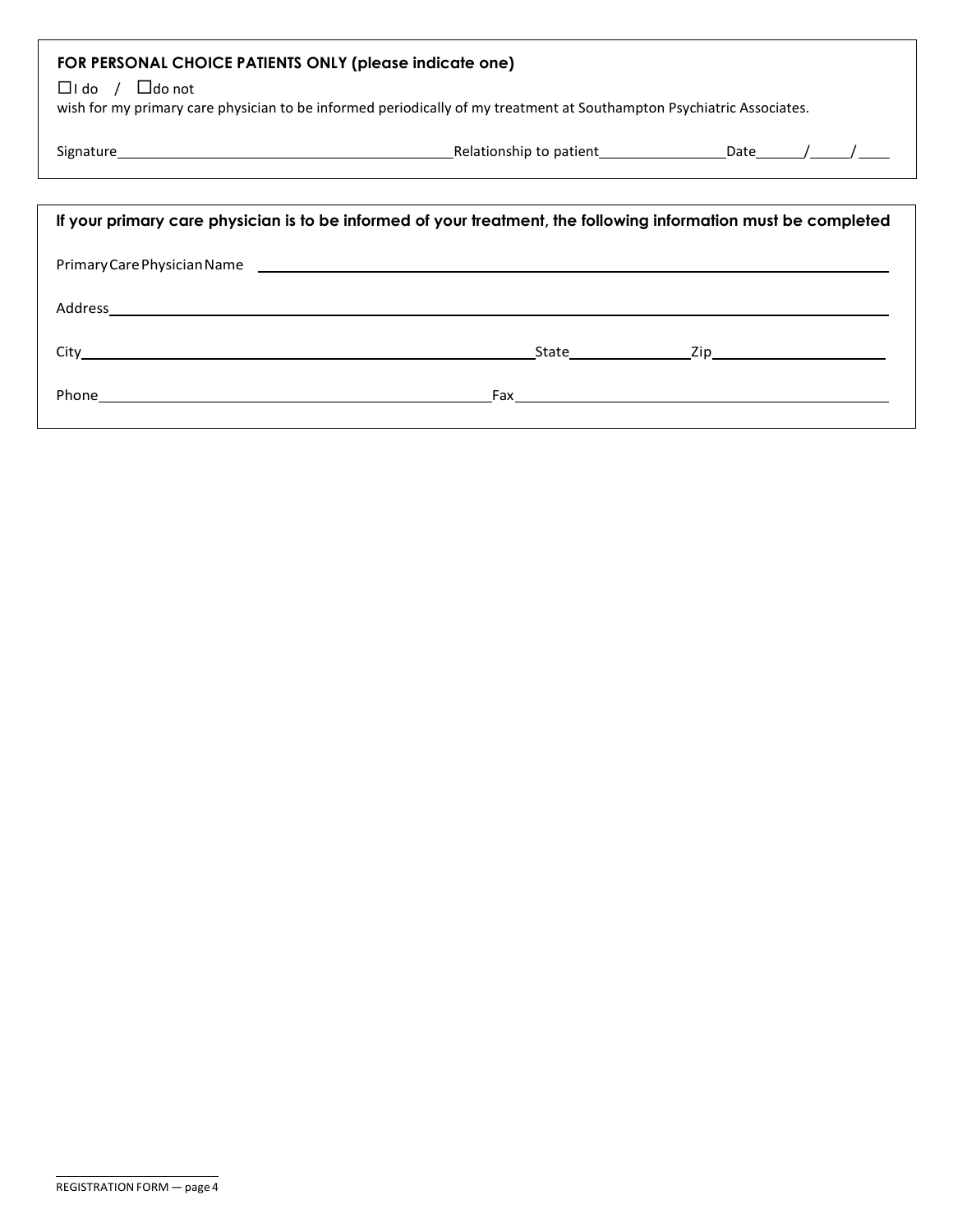

# **ReceiptofNoticeofPrivacyPractices Written AcknowledgementForm**

| <u> 1989 - Andrea Stadt Britain, amerikansk politiker (d. 1989)</u><br>have received a copy of Southampton Psychiatric Associates Notice of Privacy Practices. |      |  |  |  |
|----------------------------------------------------------------------------------------------------------------------------------------------------------------|------|--|--|--|
| Signature of Patient                                                                                                                                           | Date |  |  |  |
|                                                                                                                                                                |      |  |  |  |
| If this acknowledgement is signed by a personal representative on behalf of the client, complete the following:                                                |      |  |  |  |
|                                                                                                                                                                |      |  |  |  |
|                                                                                                                                                                |      |  |  |  |
|                                                                                                                                                                |      |  |  |  |

## **FOR OFFICE USE ONLY**

I attempted to obtain written acknowledgement of receipt of our Notice of Privacy Practices, but acknowledgement could not be obtained because:

- $\#$  Individual refused to sign
- $\#$  An emergency situation prevented us from obtaining the acknowledgement
- $\dagger$  Communication barriers prohibited obtaining the acknowledgement
- $\bullet$  Other (please specify):

This form will be retained in your medical record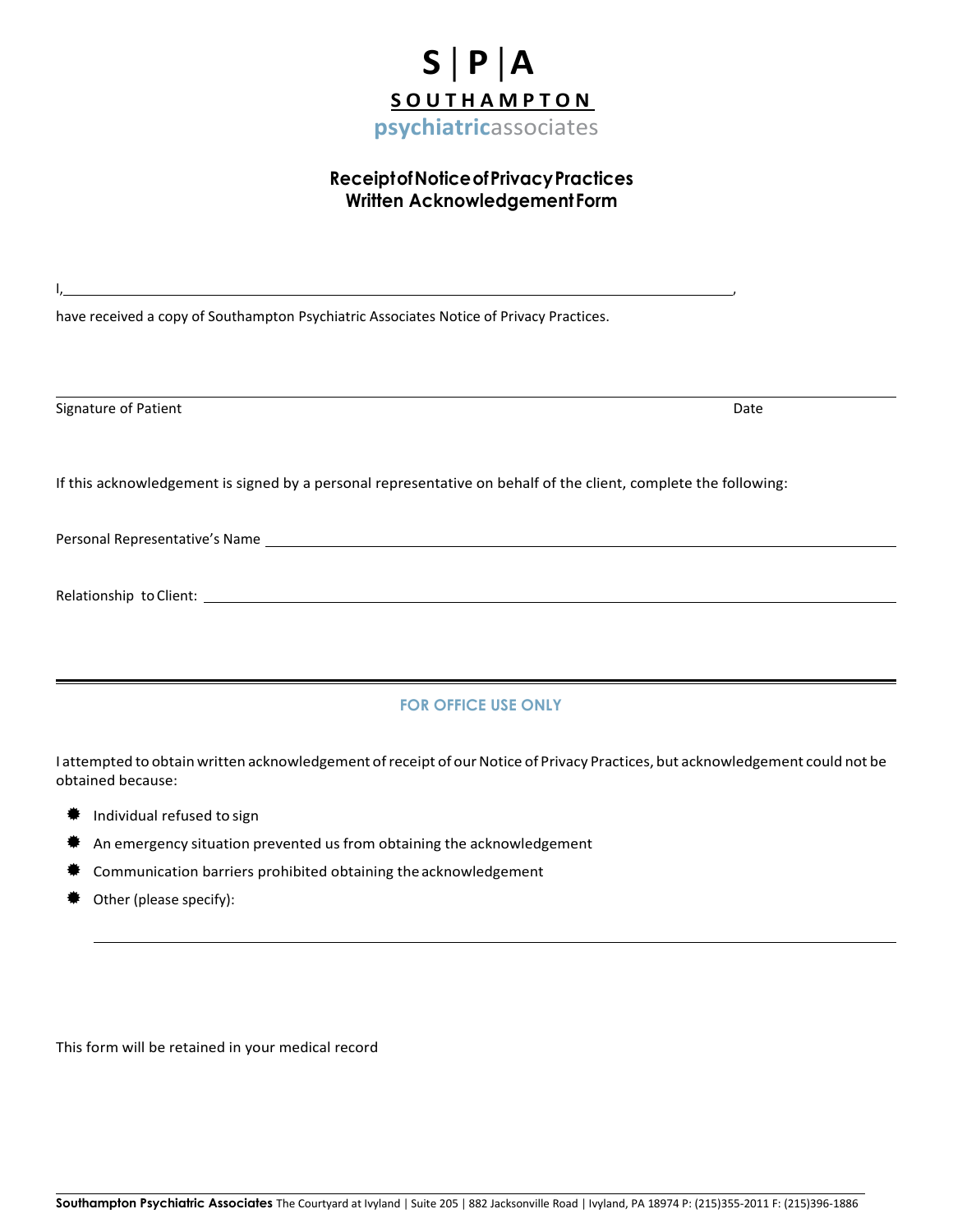**S O U T H A M P T O N**

**psychiatric**associates

**S** | **P** |**A**

## **PATIENT MEDICAL HISTORY FORM**

| DATE And the state of the state of the state of the state of the state of the state of the state of the state of the state of the state of the state of the state of the state of the state of the state of the state of the s                                                                                                                                                                                                                               |                                                                                                                                                                                                                                                                        |                                                                                                                                                                                                                                                                                                                 |                                                                                                                                                                                                                                                                        |                                                                                                                                                                                      |  |  |
|--------------------------------------------------------------------------------------------------------------------------------------------------------------------------------------------------------------------------------------------------------------------------------------------------------------------------------------------------------------------------------------------------------------------------------------------------------------|------------------------------------------------------------------------------------------------------------------------------------------------------------------------------------------------------------------------------------------------------------------------|-----------------------------------------------------------------------------------------------------------------------------------------------------------------------------------------------------------------------------------------------------------------------------------------------------------------|------------------------------------------------------------------------------------------------------------------------------------------------------------------------------------------------------------------------------------------------------------------------|--------------------------------------------------------------------------------------------------------------------------------------------------------------------------------------|--|--|
|                                                                                                                                                                                                                                                                                                                                                                                                                                                              |                                                                                                                                                                                                                                                                        | GENDER $\square$ MALE $\square$ FEMALE                                                                                                                                                                                                                                                                          |                                                                                                                                                                                                                                                                        |                                                                                                                                                                                      |  |  |
|                                                                                                                                                                                                                                                                                                                                                                                                                                                              |                                                                                                                                                                                                                                                                        | ALLERGIES TO MEDICATIONS, X-RAYS, DYES OR OTHER SUBSTANCES: National Contract of the contract of the contract of the contract of the contract of the contract of the contract of the contract of the contract of the contract                                                                                   |                                                                                                                                                                                                                                                                        |                                                                                                                                                                                      |  |  |
| $\square$ NONE                                                                                                                                                                                                                                                                                                                                                                                                                                               |                                                                                                                                                                                                                                                                        |                                                                                                                                                                                                                                                                                                                 |                                                                                                                                                                                                                                                                        |                                                                                                                                                                                      |  |  |
| <b>CURRENT MEDICATIONS, VITAMINS, SUPPLEMENTS, HERBS - PRESCRIPTION AND OVER-THE-COUNTER</b><br>(LIST NAME AND DOSE): CNONE                                                                                                                                                                                                                                                                                                                                  |                                                                                                                                                                                                                                                                        |                                                                                                                                                                                                                                                                                                                 |                                                                                                                                                                                                                                                                        |                                                                                                                                                                                      |  |  |
|                                                                                                                                                                                                                                                                                                                                                                                                                                                              | <b>PAST MEDICAL HISTORY AND REVIEW OF SYMPTOMS</b>                                                                                                                                                                                                                     |                                                                                                                                                                                                                                                                                                                 |                                                                                                                                                                                                                                                                        |                                                                                                                                                                                      |  |  |
| $\Box$ High Blood Pressure<br>$\Box$ Diabetes<br>$\Box$ Cancer<br>$\Box$ Anemia<br>$\Box$ Heart disease<br>$\Box$ Chest Pain/tightness<br>$\Box$ Shortness of Breath<br>$\square$ Swollen ankles<br>$\Box$ Palpitations<br>$\Box$ Rheumatic fever<br>$\Box$ Hepatitis                                                                                                                                                                                        | $\Box$ Bronchitis<br>$\Box$ Pneumonia<br>$\Box$ Persistent cough<br>$\Box$ T.B.<br>$\Box$ Hay fever<br>$\Box$ Abdominal discomfort<br>$\Box$ Indigestion<br>$\square$ Nausea/Vomiting<br>$\Box$ Diarrhea<br>$\Box$ Constipation<br>$\Box$ Sexually transmitted disease | $\Box$ Change in bowel habits<br>$\Box$ Unexplained weight loss/gain<br>$\Box$ Hemorrhoids<br>$\Box$ Gall bladder disease<br>$\Box$ Colitis<br>$\Box$ Bruise easily<br>$\Box$ Thyroid disease<br>$\Box$ Head or neck radiation<br>$\Box$ Lightheadedness<br>$\Box$ Frequent urination<br>$\Box$ Blood disorders | $\Box$ Arthritis<br>$\Box$ Osteoporosis<br>$\Box$ Low back problems<br>$\Box$ Numbness of arms/legs<br>$\Box$ Headache<br>$\Box$ Kidney disease<br>$\Box$ Kidney Stones<br>$\Box$ Difficulty Passing urine<br>$\Box$ Difficulty holding urine<br>$\Box$ Sleep problems | $\square$ Skin Diseases<br>$\Box$ Asthma<br>$\Box$ Blood instool<br>$\Box$ Anxiety<br>$\Box$ Depression<br>$\Box$ Alcohol abuse<br>$\Box$ Drug Abuse<br>$\Box$ Gout<br>$\Box$ Ulcers |  |  |
| <b>GYNECOLOGIC AND OBSTETRIC HISTORY: WOMEN ONLY</b><br>Last menstrual period: University of the set of the set of the set of the set of the set of the set of the set of the set of the set of the set of the set of the set of the set of the set of the set of the set of the set o<br>Births: <u>Communication of the Communication</u><br>Miscarriages: Miscarriages: Miscarriages: Miscarriages: Miscarriages: Miscarriages: Miscarriages: Miscarriage |                                                                                                                                                                                                                                                                        |                                                                                                                                                                                                                                                                                                                 |                                                                                                                                                                                                                                                                        |                                                                                                                                                                                      |  |  |
| OPERATIONS & HOSPITALIZATIONS (LIST YEAR AND TYPE OF OPERATION OR DIAGNOSES AFTER HOSPITALIZATION)                                                                                                                                                                                                                                                                                                                                                           |                                                                                                                                                                                                                                                                        |                                                                                                                                                                                                                                                                                                                 |                                                                                                                                                                                                                                                                        |                                                                                                                                                                                      |  |  |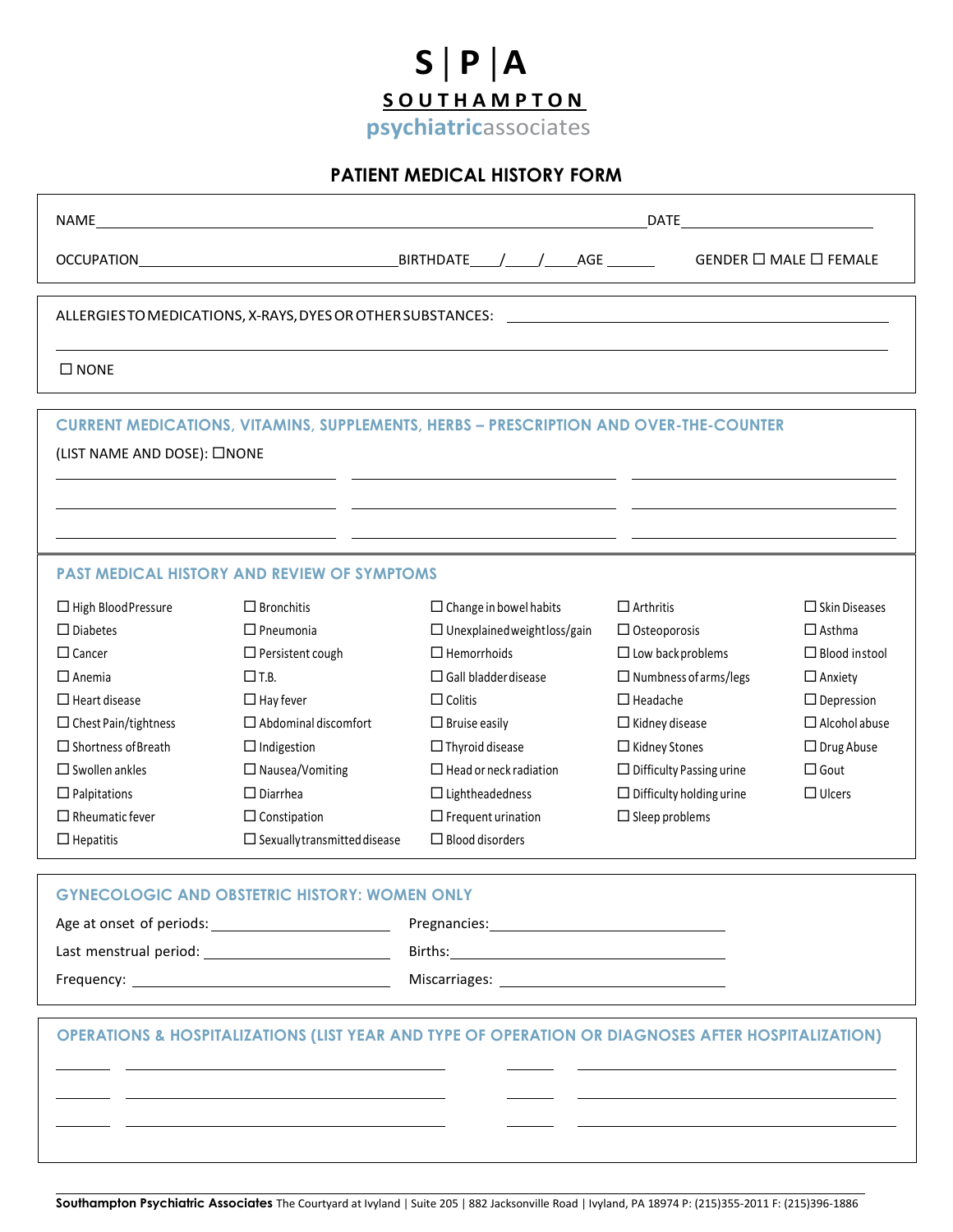| <b>IMMUNIZATION HISTORY YEAR</b>                     |            |                      | <b>OTHER VACINES</b>                       | <b>YEAR</b>            |                            |
|------------------------------------------------------|------------|----------------------|--------------------------------------------|------------------------|----------------------------|
| Last Tetanus Shot?                                   |            | Lyme Vaccine?        |                                            |                        |                            |
| Pneumovax Shot?                                      |            | Hepatitis A Vaccine? |                                            |                        |                            |
| Flu Shot?                                            |            |                      |                                            |                        |                            |
| Hepatitis B Vaccine?                                 |            |                      |                                            |                        |                            |
|                                                      |            |                      |                                            |                        |                            |
| <b>SCREENING TESTS</b><br>(LAST ONE)<br><b>YEAR</b>  |            |                      |                                            | <b>YEAR</b>            |                            |
| Mammogram?                                           |            |                      | Breast exam?                               |                        |                            |
| Pap Smear?                                           |            |                      | <b>Cholesterol Check?</b>                  |                        |                            |
| Stool check for blood?                               |            |                      | Prostate Exam?                             |                        |                            |
|                                                      |            |                      |                                            |                        |                            |
|                                                      |            |                      |                                            |                        |                            |
| <b>FAMILY HISTORY</b>                                | Grandbatti | Grapeston            | Motion                                     | <b>Brottles</b>        |                            |
| <b>ILLNESS</b>                                       |            |                      | Forther                                    | <b>STIRE</b><br>Childy | <b>AGES WHEN DIAGNOSED</b> |
| Cancer (type)                                        |            |                      |                                            |                        |                            |
| Hypertension                                         |            |                      |                                            |                        |                            |
| <b>Diabetes</b>                                      |            |                      |                                            |                        |                            |
| Stroke                                               |            |                      |                                            |                        |                            |
| Mental Disease (anxiety, depression)                 |            |                      |                                            |                        |                            |
| Drug or Alcohol addiction                            |            |                      |                                            |                        |                            |
| Glaucoma                                             |            |                      |                                            |                        |                            |
| <b>Bleeding diseases</b>                             |            |                      |                                            |                        |                            |
| Other:                                               |            |                      |                                            |                        |                            |
|                                                      |            |                      |                                            |                        |                            |
| <b>PREVENTION</b>                                    |            |                      |                                            |                        |                            |
| Do you wear seat belts?                              | □Yes □No   |                      | Women: Do you perform self breast exams?   |                        | □Yes □No                   |
| Do you wear a bike helmet?                           | □Yes □No   |                      | Men: Do you perform self testicular exams? |                        | □Yes □No                   |
| Do you smoke? Amount: ____________ □ Yes □ No        |            |                      | Do you exercise regularly?                 |                        | □Yes □No                   |
| Do you drink alcohol beverages?                      |            | $\Box$ Yes $\Box$ No | Are you following a specific diet?         |                        | □Yes □No                   |
| Do you drink coffee? Amount:<br>$\Box$ Yes $\Box$ No |            |                      |                                            |                        |                            |
| Do you drink tea?<br>□Yes □No                        |            |                      | Do you ever feel afraid of your partner?   |                        | $\Box$ Yes $\Box$ No       |
| Is there a gun in your home?<br>□Yes □No             |            |                      | Do you have a living will?                 |                        | □Yes □No                   |
|                                                      |            |                      | Do you have a donor card?                  |                        | □Yes □No                   |
|                                                      |            |                      |                                            |                        |                            |
|                                                      |            |                      |                                            |                        |                            |